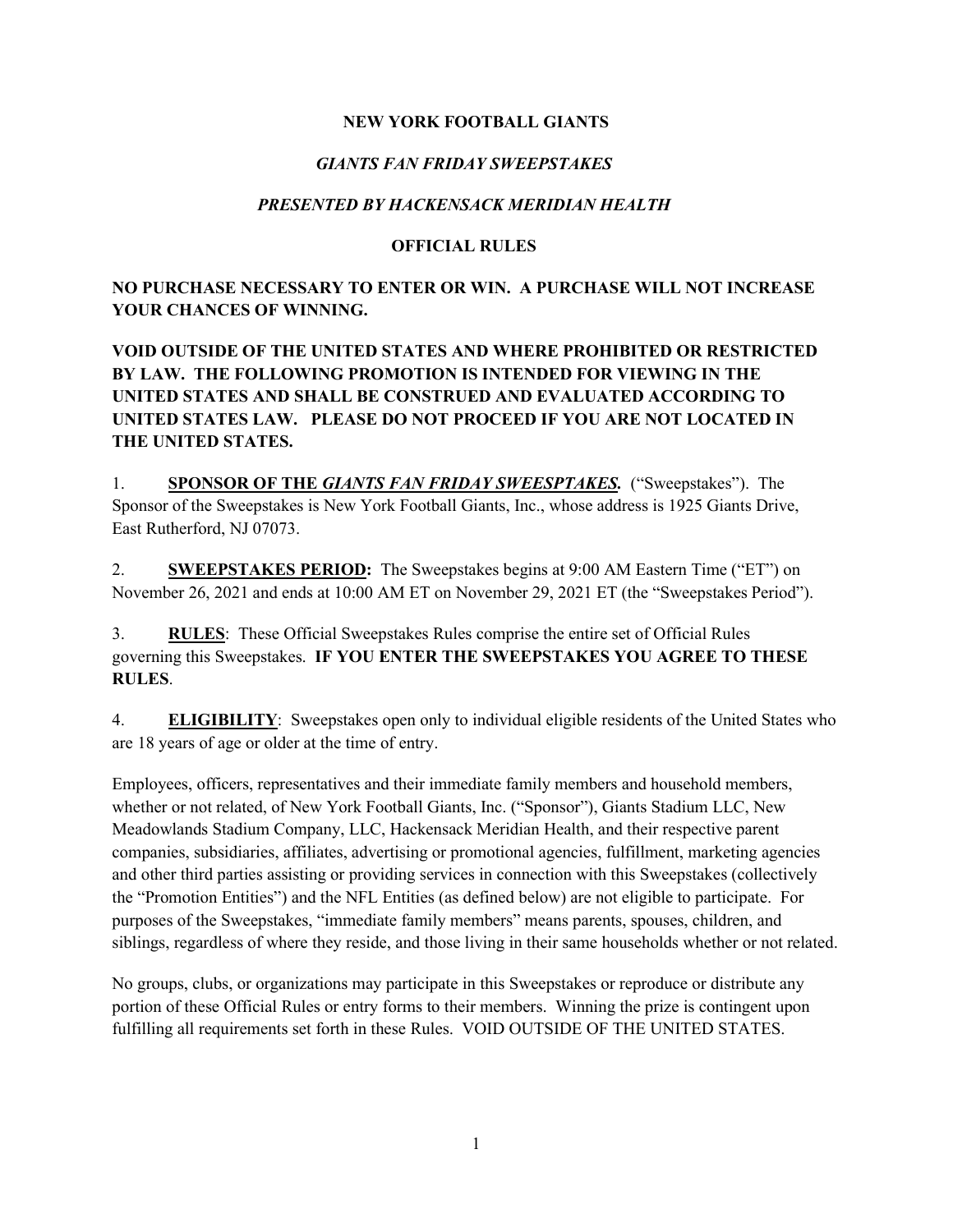5. **HOW TO ENTER:** During the Sweepstakes Period, visit the Giants website at http://www.giants.com/strahan and follow the instructions to complete and submit the registration form to receive one (1) entry.

**IMPORTANT NOTICE: The Giants are collecting Personal Information when you enter. Please refer to the Giants' Privacy Policy at www.Giants.com/Privacy for how we treat and use Personal Information.** 

**When you enter, you also may opt-in to receiving marketing materials from Hackensack Meridian Health. Please refer to the Hackensack Meridian Health Privacy Policy at**  <https://www.hackensackmeridianhealth.org/privacy-policy/> **for how it treats and uses the Personal Information of those who opt-in.**

## **IF YOU ACCESS THE GIANTS WEBSITE USING A MOBILE DEVICE, DATA RATES MAY APPLY.**

6. Each valid entry, regardless of the submission method, will have an equal chance of winning. Limit of one (1) entry per person, per household and per e-mail address throughout the Sweepstakes Period. Additional entries received in excess of the stated limitation will be void. No illegible, incomplete, forged, or altered entries will be accepted. Any entries deemed inappropriate by Sponsor, in its sole and absolute discretion, are ineligible. All entries become the exclusive property of the Sponsor and will not be returned. Sponsor shall have the right to disqualify any entrant at any time in its sole and absolute discretion. In case of a dispute, an online entry will be deemed made by the Authorized Account Holder of the e-mail address used. "Authorized Account Holder" is defined as the natural person who is assigned to an e-mail address by an Internet access provider, online service provider, or other organization that is responsible for assigning e-mail addresses for the domain associated with the submitted e-mail address. Proof of submission of an entry form does not constitute proof of receipt. Sponsor shall determine the eligibility of any entrant in its sole and absolute discretion. In addition, Sponsor may disqualify any entrant in its sole and absolute discretion.

Promotion Entities are not responsible for: late, lost, stolen, damaged, garbled, incomplete, illegible, inaccurate, misdirected or undelivered entries or communications, for errors, omissions, interruptions, deletions, defects, or delays in operations or transmission of information, in each case whether arising by way of technical or other failures or malfunctions of computer hardware, software, communications devices, or transmission lines or data corruption, theft, destruction, unauthorized access to or alteration of entry materials, loss or otherwise; interruptions in service due to system upgrades, repairs, modifications or other causes, failures or malfunctions of connections, satellite, network, cable, Internet Service Provider (ISP), phones, phone lines or telephone systems, traffic congestion on the internet, technical or mechanical malfunctions, or other malfunctions or errors, whether caused by equipment, programming, human error or otherwise relating to or in connection with the Sweepstakes, including, without limitation, errors which may occur in connection with the administration of the Sweepstakes, the processing of entries, the announcement of the prize or winner, for any injury or damage to entrant's or any other person's computer or devices relating to or resulting from participation in this Sweepstakes, or for printing, typographical, human or other errors appearing in these Official Rules or other Sweepstakesrelated materials. Sponsor reserves the right, in its sole discretion, to void any entries and disqualify such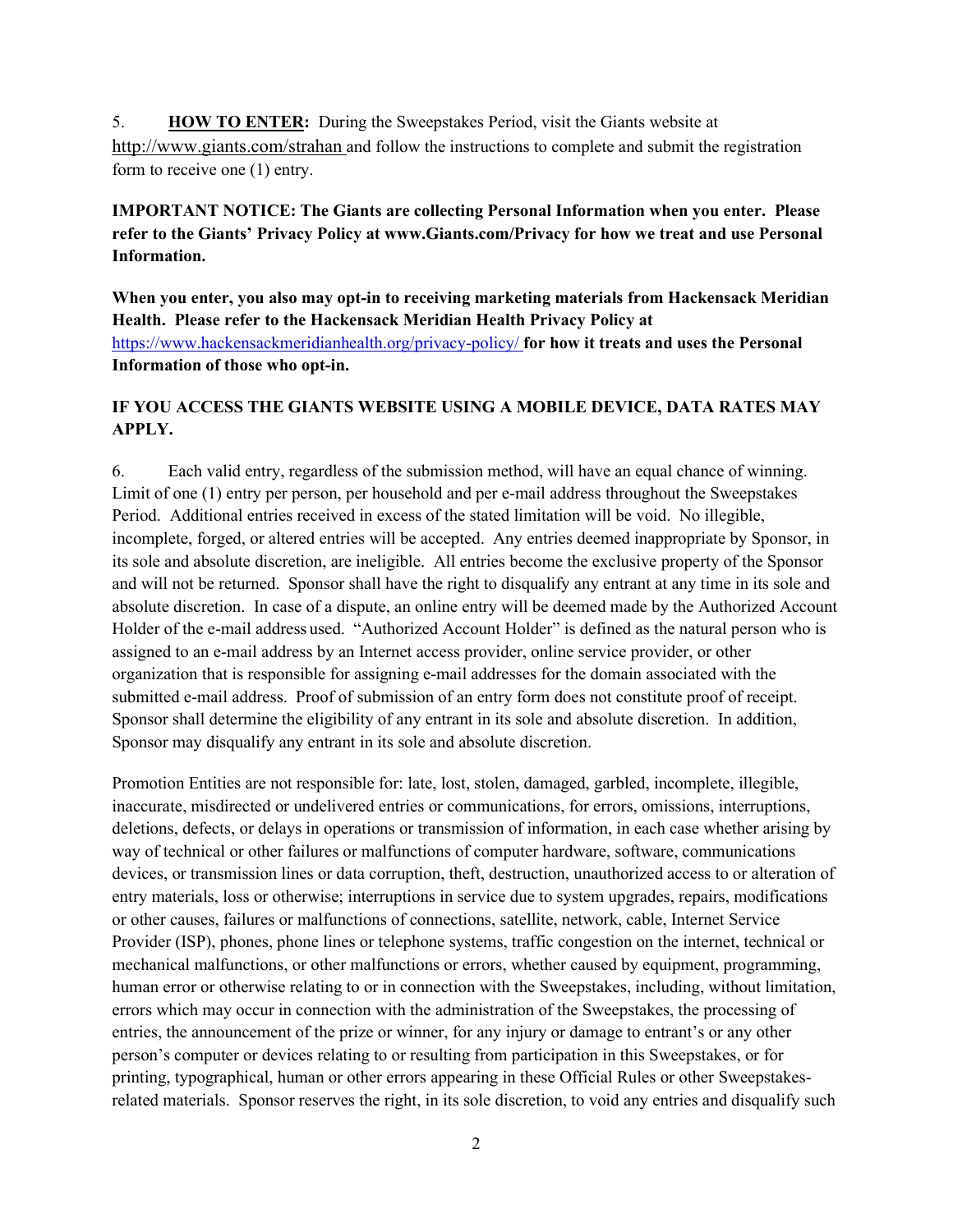entrants whom Sponsor believes have attempted to tamper with or impair the administration, security, fairness or proper play of this Sweepstakes and/or who are in violation of these Official Rules.

Further, Promotion Entities are not responsible for electronic communications which are undeliverable as a result of any form of active or passive filtering of any kind, or insufficient space in entrant's e-mail account to receive e-mail messages.

Sponsor disclaims any liability for damage to any computer system resulting from participation in, or accessing or downloading information in connection with this Sweepstakes, and reserves the right, at its sole discretion, to modify, cancel, terminate or suspend this Sweepstakes or contest should any virus, bug, technical failures, unauthorized human intervention or other causes beyond Sponsor's control corrupt or affect the administration, security, fairness, integrity or proper conduct of this Sweepstakes.

In the event of any such cancellation, termination or suspension, a notice will be posted, and a random drawing will be held from among all eligible, non-suspect entries received prior to such time.

Sponsor reserves the right, in its sole discretion, to disqualify any entrant (and all of his or her sweepstakes or contest entries) from this Sweepstakes or any other promotion conducted now or in the future by Sponsor or any of its affiliates if he or she tampers with the entry process or if his or her fraud or misconduct affects the integrity of this Sweepstakes.

# **CAUTION: ANY ATTEMPT BY AN ENTRANT TO DELIBERATELY DAMAGE ANY WEBSITE OR UNDERMINE THE LEGITIMATE OPERATION OF THIS SWEEPSTAKES IS A VIOLATION OF CRIMINAL AND CIVIL LAWS. SHOULD SUCH AN ATTEMPT BE MADE, SPONSOR RESERVES THE RIGHT TO SEEK DAMAGES FROM ANY SUCH INDIVIDUAL TO THE FULLEST EXTENT PERMITTED BY LAW.**

7. **SELECTION OF WINNER:** One (1) potential Prize winner will be chosen from all eligible entries received during the Sweepstakes Period in a random drawing on or about November 30, 2021 by Sponsor. The potential Prize winners will be notified at the telephone number provided in his/her registration form. If an initial potential winner does not answer the phone or is otherwise unavailable during the initial contact attempt and/or does not claim the Prize by the requested date/time, an alternate potential Prize winner may be chosen, time permitting and in Sponsor's sole discretion. Each potential Prize winner will be required to provide Sponsor with a complete and accurate W-9 Form and will be required to execute and return an Affidavit of Eligibility, Liability and (where legal) Publicity Release within twenty-four (24) hours of the time of issuance of the notification. Non-compliance with the foregoing, with these Official Rules or the return of a Prize notification as non-deliverable may result in disqualification and, at Sponsor's discretion and time permitting, awarding of the Prize to an alternate winner. Odds of winning depend upon the total number of eligible entries received throughout the Promotion Period.

Acceptance of the Prize constitutes permission for Sponsor and its agencies to use each winner's name, address, likeness, and/or Prize information for advertising and promotional purposes in any medium without additional compensation to the extent permitted by law. In the event a potential Prize winner is disqualified for any reason, Sponsor will select an alternate Prize winner, by random drawing, from among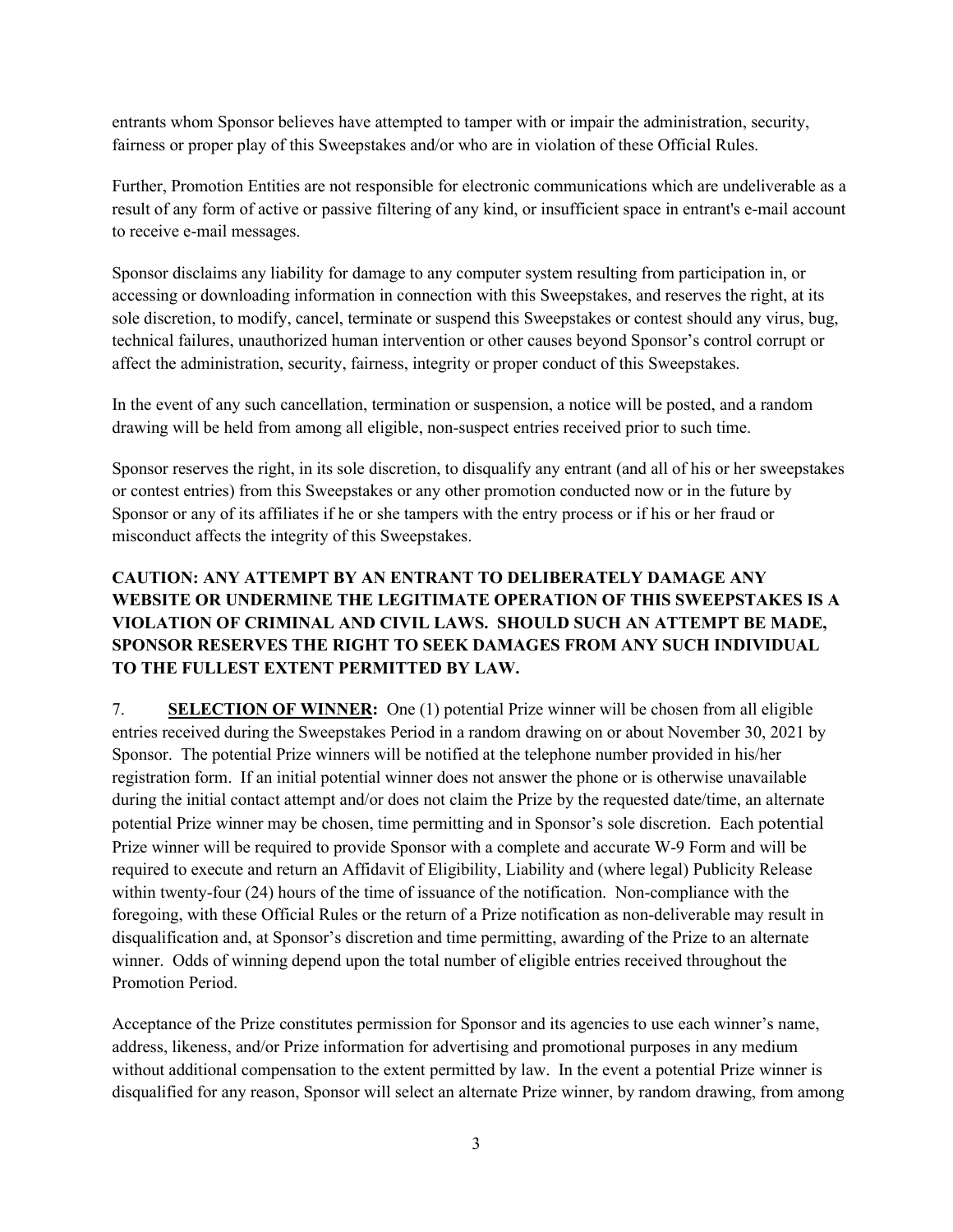all remaining eligible entries. Only two (2) alternate drawings will be held after which time the applicable Prize will remain un-awarded. The Prize will be fulfilled after winner confirmation and execution of the Affidavit and any other required paperwork. The Potential Prize winner must continue to comply with all terms and conditions of these Official Rules, and winning is contingent upon fulfilling all requirements set forth herein.

## 8. **PRIZE:**

- One (1) prize winner will receive one (1) autographed Michael Strahan replica football.
- APPROXIMATE RETAIL VALUE: \$249.99.

The Prize is awarded "as is" without any warranty, guarantee or representation of any kind either express or implied by Sponsor. The Prize winner must be over 18 at the time of entry.

When applicable, a 1099 tax form will be issued in the amount of the Prize to each Prize winner; for awards to an individual taxpayer with a value of at least \$600, you will receive a 1099-tax form, a copy of which will be filed (as required by law) with the Internal Revenue Service. You are responsible for consulting your own tax advisor as you deem appropriate. Costs and expenses associated with the acceptance and use of the Prize not specified herein as being awarded, including, but not limited to, all federal, state local and other taxes, are each winner's sole responsibility. The Prize is non-transferable outside of the Prize winner's immediate family, and no substitution will be made unless Sponsor, in its sole discretion, determines otherwise. Sponsor reserves the right to substitute the Prize for one of equal or greater value should the offered Prize, or any part of the offered Prize, become unavailable for any reason. **ALL FEDERAL, STATE, LOCAL AND OTHER TAXES AND ALL OTHER COSTS ASSOCIATED WITH PRIZE ACCEPTANCE AND USE NOT SPECIFIED HEREIN AS BEING PROVIDED, ARE THE SOLE RESPONSIBILITY OF EACH WINNER.** Each winner agrees to comply with all laws and applicable regulations in connection with the prize. Failure to do so may result in forfeiture of the Prize.

9. **WINNER'S NAME:** For the name of the winners, email [Cristina.Sinofsky@giants.nfl.net](mailto:Cristina.Sinofsky@giants.nfl.net) after November 30, 2021.

10. **QUESTIONS**: If you have any questions regarding this Sweepstakes, send an email to [Cristina.Sinofsky@giants.nfl.net](mailto:Cristina.Sinofsky@giants.nfl.net) with the phrase "GIANTS FAN FRIDAY SWEEPSTAKES" written in the subject line of the email.

11. **NFL ENTITIES.** The National Football League, its member professional football clubs (other than the New York Football Giants), NFL Ventures, Inc., NFL Ventures, L.P., NFL Properties LLC, NFL Enterprises LLC and each of their respective subsidiaries, affiliates, shareholders, officers, directors, agents, representatives and employees (collectively, the "NFL Entities") will have no liability or responsibility for any claim arising in connection with participation in this sweepstakes or any prize awarded. The NFL Entities have not offered or sponsored this Sweepstakes in any way.

# **THIS PROMOTION IS IN NO WAY SPONSORED, ENDORSED OR ADMINISTERED BY, OR ASSOCIATED WITH ANY SOCIAL MEDIA SITE OR THE NFL ENTITIES. You are**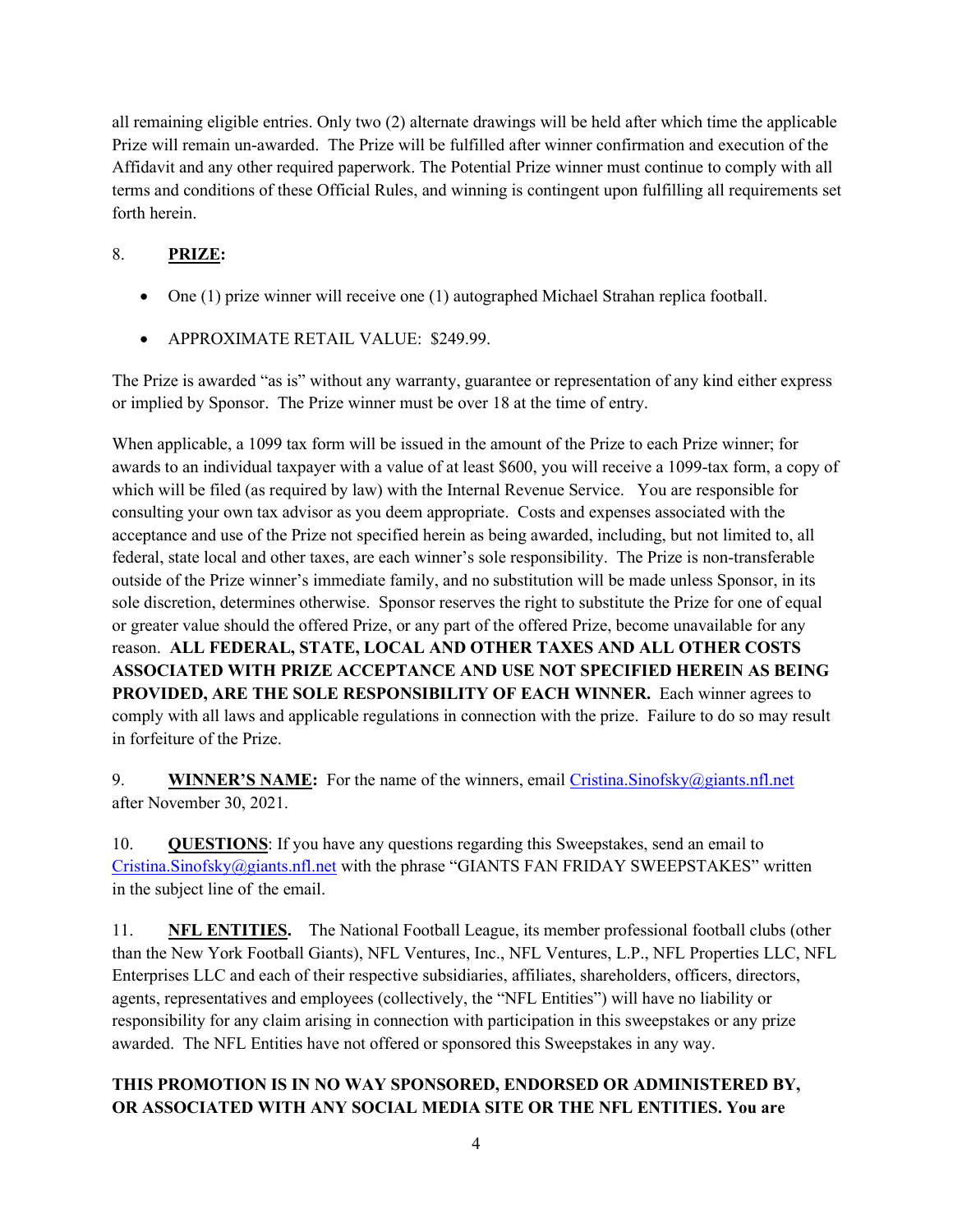**providing your information to Sponsor and not to any social media site. The information you provide will only be used in accordance with these Official Rules and the Giants Privacy Policy available at https://www.giants.com/privacy.**

12. **CHOICE OF LAW AND DISPUTES:** This Sweepstakes will be governed by the laws of the State of New Jersey. Any and all legal actions or claims arising in connection with this Sweepstakes must be brought in a state court located in Bergen County, New Jersey or federal court located in Newark, New Jersey.

## **BY ENTERING INTO THIS SWEEPSTAKES AND AGREEING TO THESE OFFICIAL RULES, YOU MAY BE GIVING UP IMPORTANT LEGAL RIGHTS – PLEASE READ ALL OF THESE OFFICIAL RULES CAREFULLY.**

**EXCEPT WHERE PROHIBITED BY LAW, EACH ENTRANT AGREES THAT: (I) ANY AND ALL DISPUTES, CLAIMS AND CAUSES OF ACTION ARISING OUT OF OR CONNECTED WITH THIS SWEEPSTAKES OR ANY PRIZE AWARDED SHALL BE RESOLVED INDIVIDUALLY, WITHOUT RESORT TO ANY FORM OF CLASS ACTION, AND EXCLUSIVELY BY STATE OR FEDERAL COURTS SITUATED IN THE STATE OF NEW JERSEY, (II) ANY AND ALL CLAIMS, JUDGMENTS AND AWARDS SHALL BE LIMITED TO ACTUAL OUT-OF-POCKET COSTS INCURRED, BUT IN NO EVENT WILL THE SAME INCLUDE ATTORNEY'S FEES, (III) NO PUNITIVE, INCIDENTAL, SPECIAL, CONSEQUENTIAL OR OTHER DAMAGES, INCLUDING WITHOUT LIMITATION, LOST PROFITS, MAY BE AWARDED (COLLECTIVELY, "SPECIAL DAMAGES"), AND (IV) ENTRANT HEREBY WAIVES ALL RIGHTS TO CLAIM SPECIAL DAMAGES AND ALL RIGHTS TO HAVE SUCH DAMAGES MULTIPLIED OR INCREASED.**

**IF ANY SUCH PROVISION IS DETERMINED TO BE INVALID OR OTHERWISE UNENFORCEABLE, THESE RULES SHALL BE CONSTRUED IN ACCORDANCE WITH THEIR TERMS AS IF THE INVALID OR UNENFORCEABLE PROVISION WAS NOT CONTAINED THEREIN.**

13. **RELEASE: BY ENTERING THE SWEEPSTAKES, EACH ENTRANT AGREES TO RELEASE, INDEMNIFY AND HOLD HARMLESS SPONSOR, THE PROMOTION ENTITIES AND THE NFL ENTITIES AND EACH OF THEIR PARENT COMPANIES, DIVISIONS, SUBSIDIARIES, AFFILIATES, AGENTS, ADVERTISING, PROMOTION AND PUBLIC RELATIONS AGENCIES AND THE RESPECTIVE OWNERS, OFFICERS, DIRECTORS, EMPLOYEES, REPRESENTATIVES, OWNERS AND AGENCIES OF EACH (COLLECTIVELY, "RELEASED PARTIES") FROM AND AGAINST ANY AND ALL CLAIMS, LOSSES, LIABILITY AND DAMAGES OF ANY KIND, INCLUDING ANY OF THEM, INCURRED, SUSTAINED, OR ARISING IN CONNECTION WITH THE AWARD, USE, ACCEPTANCE, OR MISUSE OF ANY PRIZE OR WHILE PREPARING FOR OR PARTICIPATING IN ANY SWEEPSTAKES-RELATED ACTIVITY, INCLUDING, ANY TRAVEL ACTIVITY RELATED THERETO, AND FURTHER INCLUDING, WITHOUT LIMITATION, ANY INJURY, DAMAGE, DEATH, LOSS OR ACCIDENT TO PERSON OR PROPERTY, OR FROM THE RESPECTIVE ENTRANT'S BREACH OF ANY AGREEMENT**